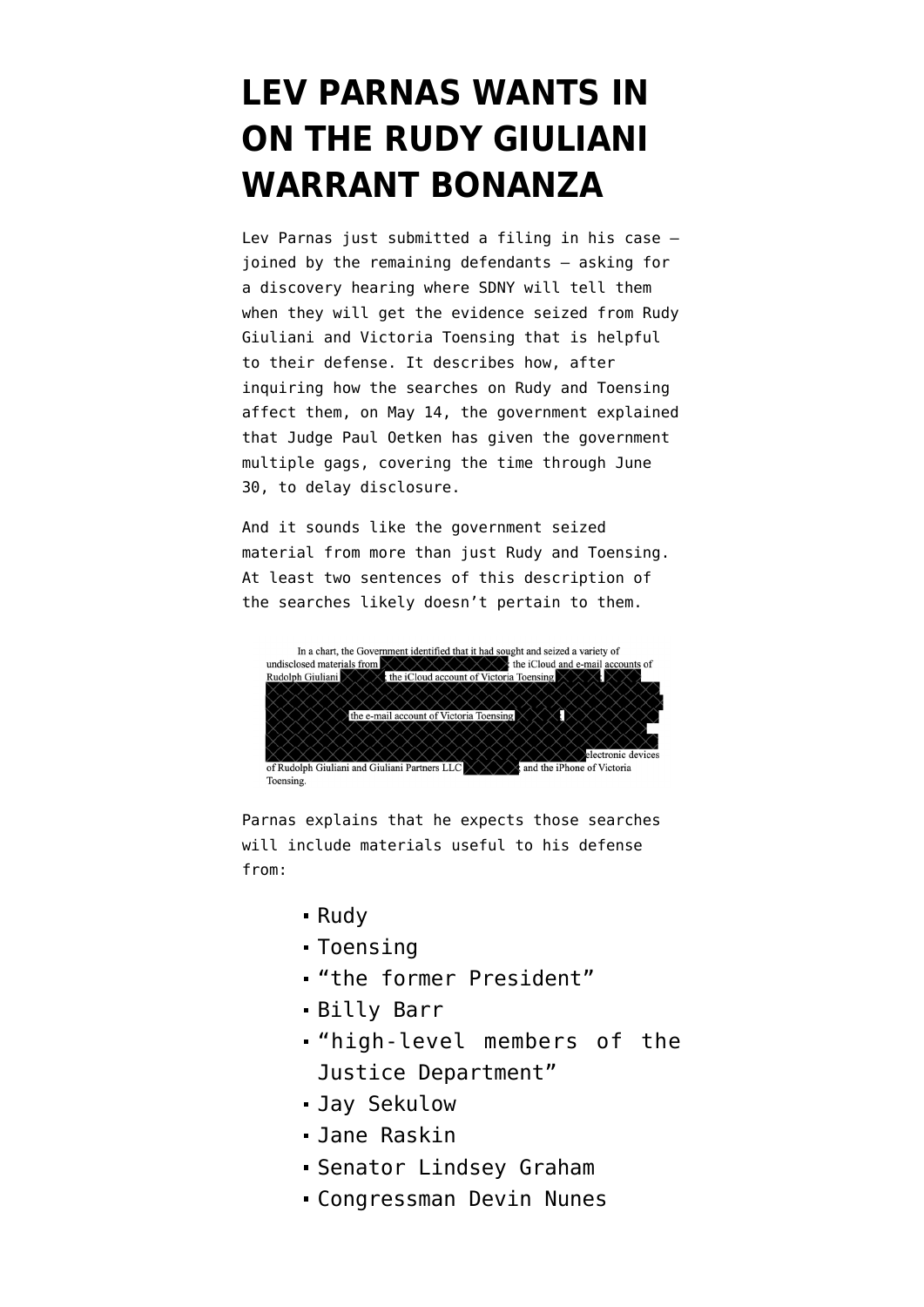He expects those materials will reveal "the timing of the arrest and indictment of the defendants as a means to prevent potential disclosures to Congress in the first impeachment inquiry of then-President" Trump. He says he'll have exceptions to any "potentially applicable privilege."

He also expects that there may be information that got deleted (the implication is, by him) about "how to address their prior relationships, and the unfolding investigation."

Update: As a number of people have noted, that big redaction is one of the fake redactions that defense attorneys sometimes disclose sensitive information under. Copy and pasting shows that the following other people were also targeted.

> In a chart, the Government identified that it had sought and seized a variety of undisclosed materials from multiple individuals, including: the iCloud and e-mail accounts of Rudolph Giuliani (11/04/19); the iCloud account of Victoria Toensing (11/04/19); an email account believed to belong to former Prosecutor General of Ukraine, Yuriy Lutsenko (11/6/19); an e-mail account believed to belong to the former head of the Ukrainian Fiscal Service, Roman Nasirov (12/10/19); the e-mail account of Victoria Toensing (12/13/19); the iPhone and iPad of pro-Trump Ukrainian businessman Alexander Levin (02/28/2020 and 3/02/2020); an iCloud account believed to belong to Roman Nasirov (03/03/2020); historical and prospective cell site information related to Rudolph Giuliani and Victoria Toensing (04/13/2021); electronic devices of Rudolph Giuliani and Giuliani Partners LLC (04/21/2021); and the iPhone of Victoria Toensing.

Several of these people were named in a [July](https://www.occrp.org/en/investigations/meet-the-florida-duo-helping-giuliani-dig-dirt-for-trump-in-ukraine) [2019 OCCRP story](https://www.occrp.org/en/investigations/meet-the-florida-duo-helping-giuliani-dig-dirt-for-trump-in-ukraine) on Parnas and Fruman that the